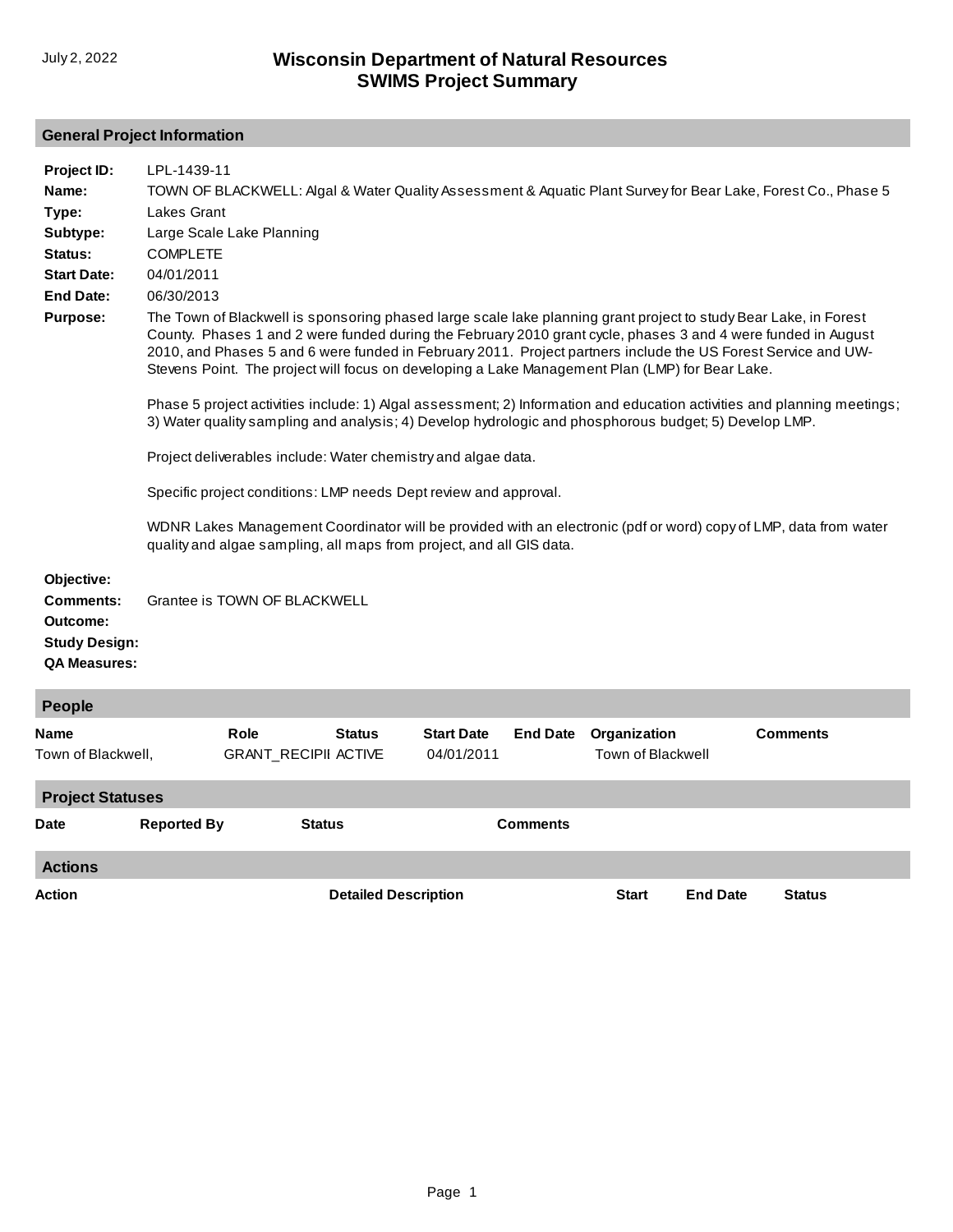### **SWIMS Project Summary** July 2, 2022 **Wisconsin Department of Natural Resources**

| <b>Action</b>                                            |      | <b>Detailed Description</b>                                                                                                                                                                                                                                                                                                                                                                                                                                                                                                                                                                                                                                                                                                                                                                      | <b>Start</b>             | <b>End Date</b>          | Status                         |
|----------------------------------------------------------|------|--------------------------------------------------------------------------------------------------------------------------------------------------------------------------------------------------------------------------------------------------------------------------------------------------------------------------------------------------------------------------------------------------------------------------------------------------------------------------------------------------------------------------------------------------------------------------------------------------------------------------------------------------------------------------------------------------------------------------------------------------------------------------------------------------|--------------------------|--------------------------|--------------------------------|
| <b>Grant Awarded</b>                                     |      | The Town of Blackwell is sponsoring<br>phased large scale lake planning grant<br>project to study Bear Lake, in Forest<br>County. Phases 1 and 2 were funded<br>during the February 2010 grant cycle,<br>phases 3 and 4 were funded in August<br>2010, and Phases 5 and 6 were funded in<br>February 2011. Project partners include<br>the US Forest Service and UW-Stevens<br>Point. The project will focus on developing<br>a Lake Management Plan (LMP) for Bear<br>Lake.<br>Phase 5 project activities include: 1) Algal<br>assessment; 2) Information and education<br>activities and planning meetings; 3) Water<br>quality sampling and analysis; 4) Develop<br>hydrologic and phosphorous budget; 5)<br>Develop LMP.                                                                     | 04/01/2011               |                          | <b>COMPLETE</b>                |
|                                                          |      | Project deliverables include: Water<br>chemistry and algae data.                                                                                                                                                                                                                                                                                                                                                                                                                                                                                                                                                                                                                                                                                                                                 |                          |                          |                                |
| Lake Management Plan Development<br><b>Grant Awarded</b> |      | The Town of Blackwell is sponsoring<br>phased large scale lake planning grant<br>project to study Bear Lake, in Forest<br>County. Phases 1 and 2 were funded<br>during the February 2010 grant cycle,<br>phases 3 and 4 were funded in August<br>2010, and Phases 5 and 6 were funded in<br>February 2011. Project partners include<br>the US Forest Service and UW-Stevens<br>Point. The project will focus on developing<br>a Lake Management Plan (LMP) for Bear<br>Lake.<br>Phase 5 project activities include: 1) Algal<br>assessment; 2) Information and education<br>activities and planning meetings; 3) Water<br>quality sampling and analysis; 4) Develop<br>hydrologic and phosphorous budget; 5)<br>Develop LMP.<br>Project deliverables include: Water<br>chemistry and algae data. | 04/01/2011<br>04/01/2011 | 06/30/2012<br>06/30/2012 | IN_PROGRESS<br><b>COMPLETE</b> |
| <b>Monitoring Stations</b>                               |      |                                                                                                                                                                                                                                                                                                                                                                                                                                                                                                                                                                                                                                                                                                                                                                                                  |                          |                          |                                |
| <b>Station ID</b>                                        | Name |                                                                                                                                                                                                                                                                                                                                                                                                                                                                                                                                                                                                                                                                                                                                                                                                  | <b>Comments</b>          |                          |                                |

| Station ID | Name                                              |
|------------|---------------------------------------------------|
| 10034344   | Bear Creek - outflow from Bear Lake               |
| 213186     | Bear Lake - Deep Hole                             |
| 10034348   | Bear Lake - North Hole                            |
| 10034341   | Shabadock Creek - Bear Lake Lane crossing         |
| 10034343   | Shabadock Creek - upstream of Station ID 10034341 |
| 10034342   | Shabadock Creek - upstream of Station ID 10034343 |
|            |                                                   |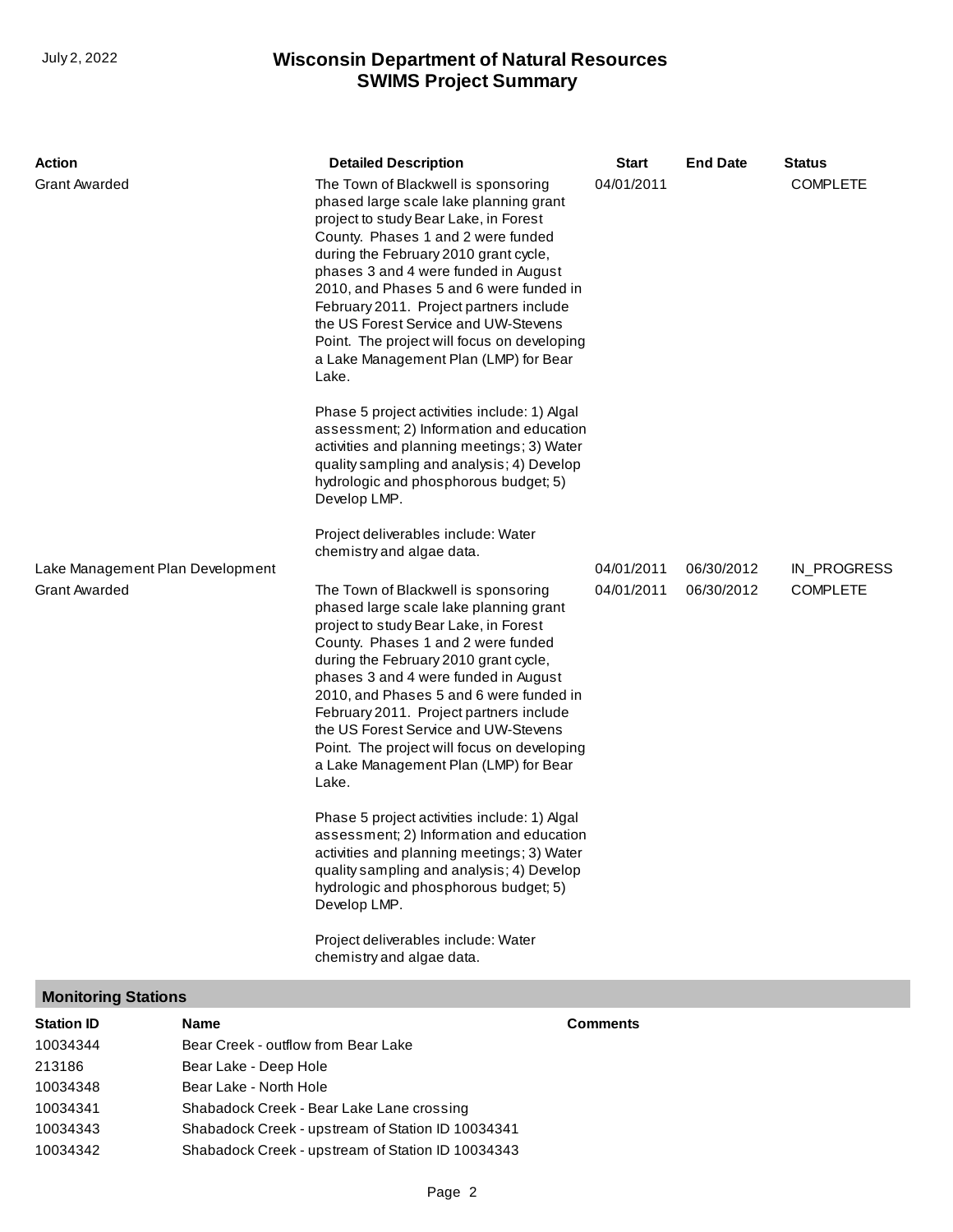# **Assessment Units**

| <b>WBIC</b> | Segment        | <b>Local Name</b>      | <b>Official Name</b>   |
|-------------|----------------|------------------------|------------------------|
| 498700      | 1              | <b>Big Cub Lake</b>    | <b>Big Cub Lake</b>    |
| 499200      | 1              | Camp Six Lake          | Camp Six Lake          |
| 502200      | 1              | Little Cub Lake        | Little Cub Lake        |
| 510600      | 1              | Un Lake                | Unnamed                |
| 510700      | 1              | Un Lake                | Unnamed                |
| 513400      | 1              | Un Lake                | Unnamed                |
| 515500      | 4              | Peshtigo River         | Peshtigo River         |
| 550600      | 2              | <b>Rat River</b>       | <b>Rat River</b>       |
| 551900      | 1              | <b>Bear Creek</b>      | <b>Bear Creek</b>      |
| 552100      | 1              | <b>Bear Lake</b>       | <b>Bear Lake</b>       |
| 552200      | 1              | Shabodock Creek        | Shabodock Creek        |
| 552300      | 1              | Un Spring              | Un Spring              |
| 552400      | 1              | Un Spring              | Un Spring              |
| 552500      | 1              | Un Spring              | Un Spring              |
| 552700      | 1              | Un Spring              | Un Spring              |
| 553000      | 1              | Un Spring              | Un Spring              |
| 553100      | 1              | Un Spring              | Un Spring              |
| 553200      | 1              | Shabodock Lake         | Shabodock Lake         |
| 553300      | 1              | <b>Stoney Creek</b>    | <b>Stoney Creek</b>    |
| 553400      | 1              | <b>Spencer Creek</b>   | <b>Spencer Creek</b>   |
| 553800      | 1              | Kazmier Lake           | Kazmier Lake           |
| 554100      | 1              | <b>Kokots Creek</b>    | <b>Kokots Creek</b>    |
| 560200      | 1              | <b>Halley Creek</b>    | <b>Halley Creek</b>    |
| 560200      | $\overline{c}$ | <b>Halley Creek</b>    | <b>Halley Creek</b>    |
| 560800      | 1              | Un Spring              | Un Spring              |
| 560900      | 1              | Un Spring              | Un Spring              |
| 561100      | 1              | Michigan Creek         | Michigan Creek         |
| 561200      | 1              | Armstrong Creek        | Armstrong Creek        |
| 561350      | 1              | Local Water            | Unnamed                |
| 561600      | 1              | Revolver Lake          | <b>Revolver Lake</b>   |
| 563800      | 1              | Un Spring              | Un Spring              |
| 566300      | 1              | <b>Rock Creek</b>      | <b>Rock Creek</b>      |
| 566300      | 3              | Unnamed Creek 20-9     | <b>Rock Creek</b>      |
| 566400      | 1              | Creek 28-6             | Unnamed                |
| 566600      | 1              | Un Spring              | Un Spring              |
| 567000      | 1              | Un Lake                | Unnamed                |
| 567300      | 1              | Creek 25-4a            | Unnamed                |
| 567500      | 1              | Un Spring              | Un Spring              |
| 567600      | 1              | Un Spring              | Un Spring              |
| 567800      | 1              | <b>Coldwater Creek</b> | <b>Coldwater Creek</b> |
| 568500      | 1              | <b>Catwillow Creek</b> | <b>Catwillow Creek</b> |
| 586000      | 1              | Goose Lake             | Goose Lake             |
| 3000172     | 1              | <b>Rock Creek</b>      | Unnamed                |
| 5517768     | 1              | Local Water            | Unnamed                |
| 5517777     | 1              | Local Water            | Unnamed                |
| 5518540     | 1              | Local Water            | Unnamed                |
| 5518614     | 1              | Local Water            | Unnamed                |
| 5520004     | 1              | Ccc Pond               | Unnamed                |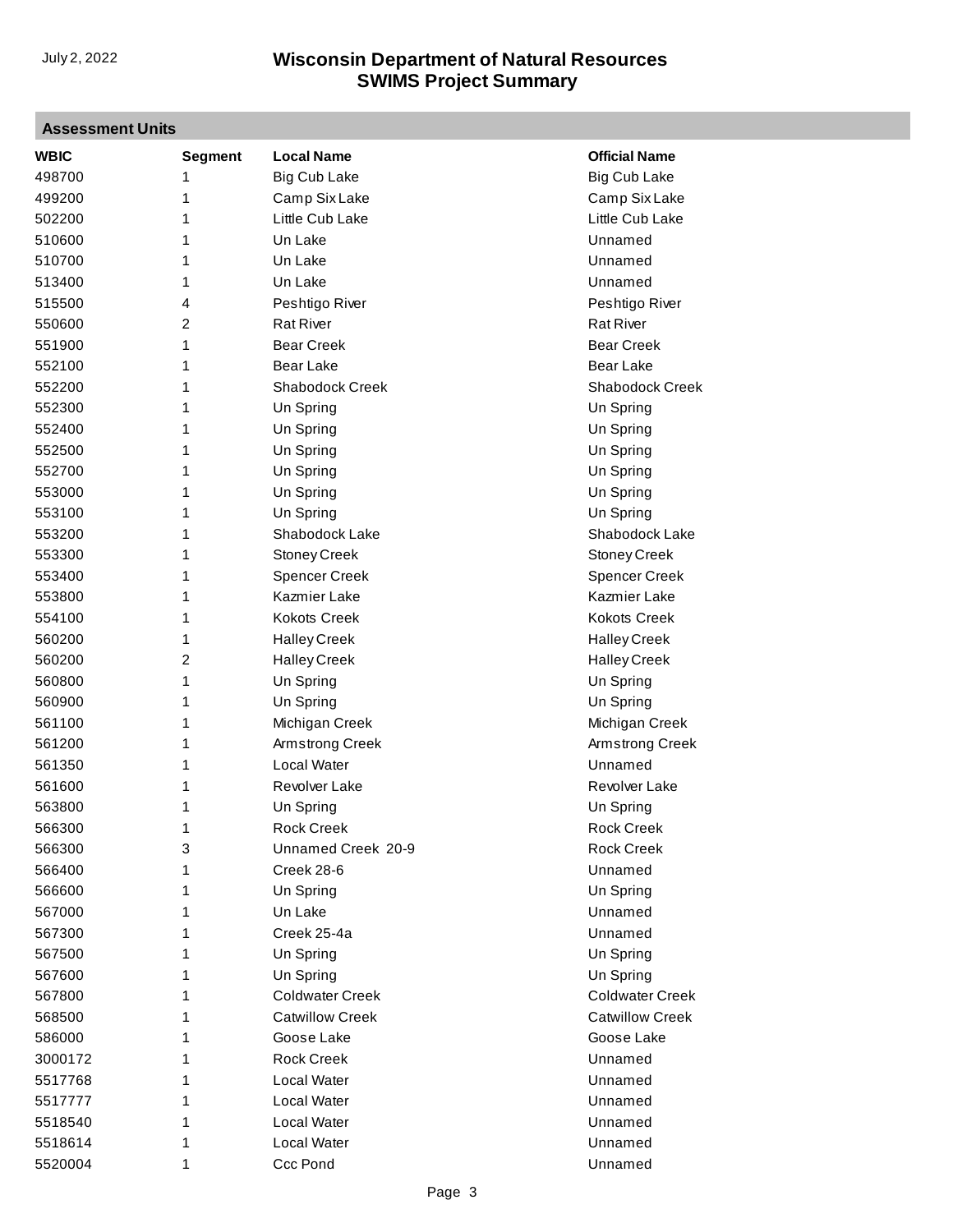### **SWIMS Project Summary** July 2, 2022 **Wisconsin Department of Natural Resources**

| <b>WBIC</b><br><b>Segment</b>                                                                                               |                  | <b>Local Name</b>                                                                                                                                                                                                                                                                                                                                                                     |                                                                                                                                |               |                                                | <b>Official Name</b> |          |  |  |  |
|-----------------------------------------------------------------------------------------------------------------------------|------------------|---------------------------------------------------------------------------------------------------------------------------------------------------------------------------------------------------------------------------------------------------------------------------------------------------------------------------------------------------------------------------------------|--------------------------------------------------------------------------------------------------------------------------------|---------------|------------------------------------------------|----------------------|----------|--|--|--|
| 5520145                                                                                                                     | 1                | Local Water                                                                                                                                                                                                                                                                                                                                                                           |                                                                                                                                |               | Unnamed                                        |                      |          |  |  |  |
| 5520343                                                                                                                     | 1                | <b>Local Water</b>                                                                                                                                                                                                                                                                                                                                                                    |                                                                                                                                |               |                                                | Unnamed              |          |  |  |  |
| 5520387                                                                                                                     | 1                | Local Water                                                                                                                                                                                                                                                                                                                                                                           |                                                                                                                                |               |                                                | Unnamed              |          |  |  |  |
| <b>Lab Account Codes</b>                                                                                                    |                  |                                                                                                                                                                                                                                                                                                                                                                                       |                                                                                                                                |               |                                                |                      |          |  |  |  |
|                                                                                                                             |                  |                                                                                                                                                                                                                                                                                                                                                                                       |                                                                                                                                |               |                                                |                      |          |  |  |  |
| <b>Start Date</b><br><b>End Date</b><br><b>Account Code</b><br><b>Description</b>                                           |                  |                                                                                                                                                                                                                                                                                                                                                                                       |                                                                                                                                |               |                                                |                      |          |  |  |  |
| <b>Forms</b>                                                                                                                |                  |                                                                                                                                                                                                                                                                                                                                                                                       |                                                                                                                                |               |                                                |                      |          |  |  |  |
| <b>Form Code</b>                                                                                                            | <b>Form Name</b> |                                                                                                                                                                                                                                                                                                                                                                                       |                                                                                                                                |               |                                                |                      |          |  |  |  |
| <b>Methods</b>                                                                                                              |                  |                                                                                                                                                                                                                                                                                                                                                                                       |                                                                                                                                |               |                                                |                      |          |  |  |  |
| <b>Method Code</b>                                                                                                          |                  | <b>Description</b>                                                                                                                                                                                                                                                                                                                                                                    |                                                                                                                                |               |                                                |                      |          |  |  |  |
| <b>Fieldwork Events</b>                                                                                                     |                  |                                                                                                                                                                                                                                                                                                                                                                                       |                                                                                                                                |               |                                                |                      |          |  |  |  |
| <b>Start Date</b>                                                                                                           | <b>Status</b>    | <b>Field ID</b>                                                                                                                                                                                                                                                                                                                                                                       | <b>Station ID</b>                                                                                                              |               | <b>Station Name</b>                            |                      |          |  |  |  |
| <b>Documents</b>                                                                                                            |                  |                                                                                                                                                                                                                                                                                                                                                                                       |                                                                                                                                |               |                                                |                      |          |  |  |  |
| Title                                                                                                                       |                  | <b>Description</b>                                                                                                                                                                                                                                                                                                                                                                    |                                                                                                                                | Author        |                                                | <b>Published</b>     | Comments |  |  |  |
| Algal and Water Quality<br>Assessment and Strategic<br>Plan for Bear Lake, Forest<br>County, Wisconsin Final<br>Report 2012 |                  | Bear Lake final report to the Town of<br>Blackwell, includes maps, tables,<br>graphs, photos, and diagrams.                                                                                                                                                                                                                                                                           |                                                                                                                                | N. Turyk      | N. Bell, N. Feiten, C.<br>Koeller, H. Templar, | 07/15/2012           |          |  |  |  |
| Lab Result Summary 1 of 2<br>for Bear Lake, Forest County                                                                   |                  | The first of two excel spreadsheets<br>containing raw lab data from the Algal<br>and Water Quality Assessment and<br>Strategic Plan for Bear Lake, Forest<br>County.                                                                                                                                                                                                                  |                                                                                                                                | Nancy Turyk   |                                                | 01/01/2011           |          |  |  |  |
| Lab Result Summary 2 of 2<br>for Bear Lake, Forest County                                                                   |                  | Second of Two excel spreadsheets<br>containing raw lab data from<br>associated with the Algal and Water<br>Quality Assessment and Strategic<br>Plan for Bear Lake in Forest County                                                                                                                                                                                                    |                                                                                                                                | Nicole Feiten |                                                | 01/01/2011           |          |  |  |  |
| Lake Management Plan for<br>Bear Lake, Forest County,<br>Wisconsin                                                          |                  | The purpose of this lake management Turyk, N, R. Bell, N.<br>plan is to provide guidance to protect Feiten, H. Templar<br>current conditions that are desirable,<br>address existing problems, and<br>prevent future problems to the Bear<br>Lake ecosystem. This plan was<br>developed by a group of citizens, the<br>US Forest Service, and the Town of<br>Blackwell in April 2012. |                                                                                                                                |               |                                                | 06/01/2013           |          |  |  |  |
| Sampling Site Locations,<br>Bear Lake, Forest County                                                                        |                  | Bear Lake, Forest County.                                                                                                                                                                                                                                                                                                                                                             | Spreadsheet with data on sampling<br>Nancy Turyk<br>sites for the Algal and Water Quality<br>Assessment and Strategic Plan for |               |                                                | 09/08/2011           |          |  |  |  |
| <b>Budget</b>                                                                                                               |                  |                                                                                                                                                                                                                                                                                                                                                                                       |                                                                                                                                |               |                                                |                      |          |  |  |  |

**Combined Budgets: Combined SLOH: Combined Total:**